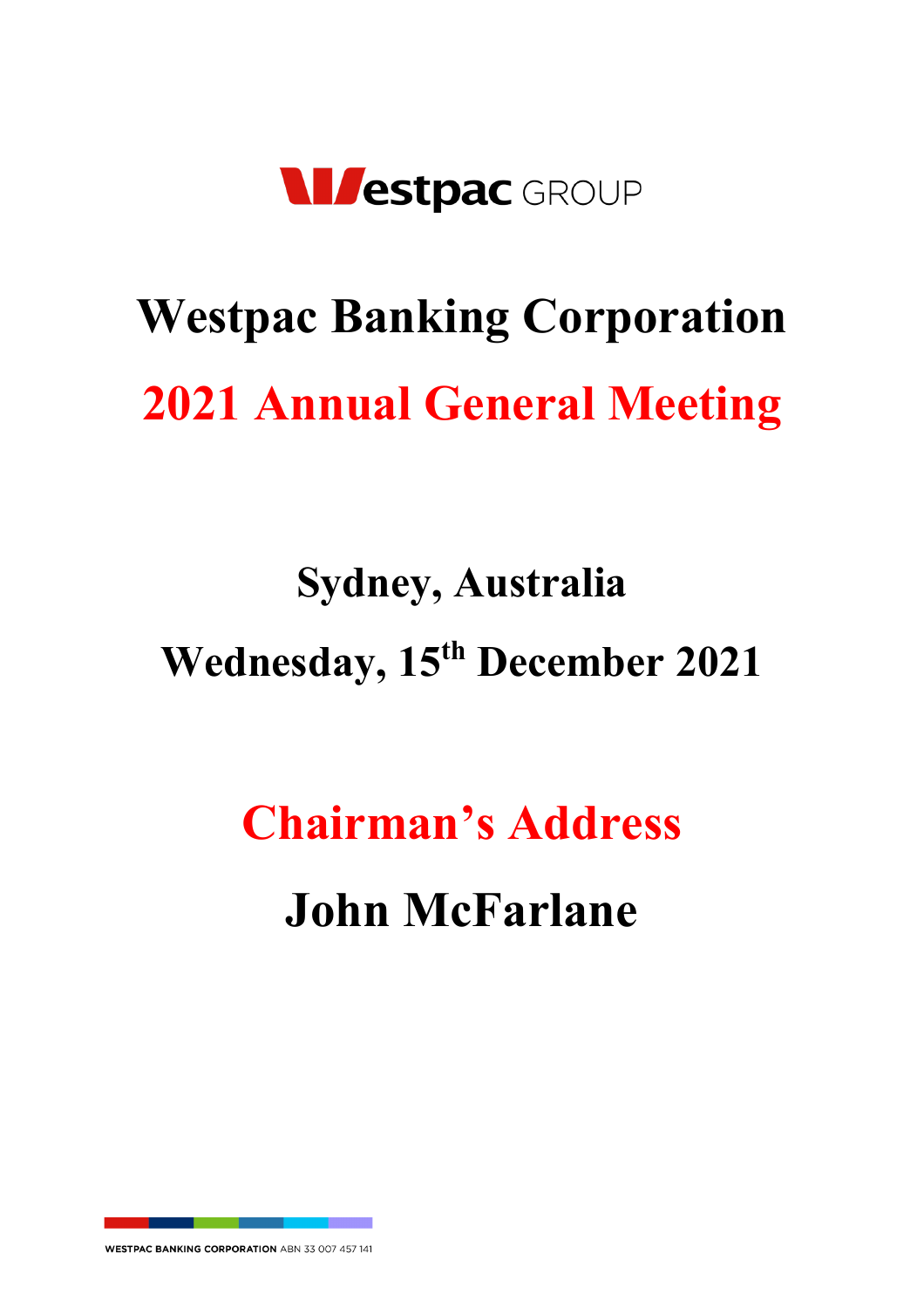## **Nivestpac** GROUP

For the banking sector, 2021 was a very positive year, with good earnings recovery, dividend enhancements, stock buybacks and significant increases in market value.

Westpac generally benefitted from this environment with significant earnings and dividend recovery.

Specifically, earnings more than doubled, capital was maintained at a healthy ratio of 12.3%, enabling dividends to be raised to a more normal full-year payment of 118 cents per share fully franked. This also allowed us to announce the return of up to \$3.5 billion of capital to shareholders in the form of an off-market buyback.

However, these outcomes benefited from lower notable items and impairment charges which obscured an overall decline in core earnings following significant and necessary cost increases to fund operational and regulatory improvements. While the decisions we made restored mortgage growth following several periods of decline, this was at the expense of net interest margin, principally due to severe competition in the mortgage market. But also due to our desire to grow our book at market.

Overall, the result was disappointing, leading to a drop in our market value for which I apologise unreservedly on behalf of the Board.

Be assured, remedial action has been instituted by the Board and management to improve performance going forward, including a plan to reduce costs materially over the next three years without jeopardising investment in infrastructure and revenue opportunities.

There is some scepticism as to whether we can achieve this cost outcome. The Board is nevertheless confident that we will be able to execute this, and we fully expect costs to be down in 2022. Why are we confident about this?

Last year's total expenses were \$13.3 billion. Excluding notable items these were \$10.9 billion. Of this, \$1.1 billion was temporary investment associated with our Fix and Simplify programs which we expect to roll-off. Additionally, some \$800 million of our costs relate to businesses that are in the process of being sold, leaving an underlying cost base of around \$9 billion. Accordingly, to achieve the \$8 billion target in 2024 requires a net reduction in costs of 11%. We believe this is possible given the approved plans now in place.

It should also give shareholders some comfort that action is being taken to stabilise margins and lift growth in some of the higher margin parts of our portfolio – particularly business banking.

#### **Strategy**

Standing back from all of this, on the one hand, as Australia's oldest company and bank, we are a company with strong customer franchises, good brands, staff who are genuinely helpful to customers, and with leading climate and sustainability programs.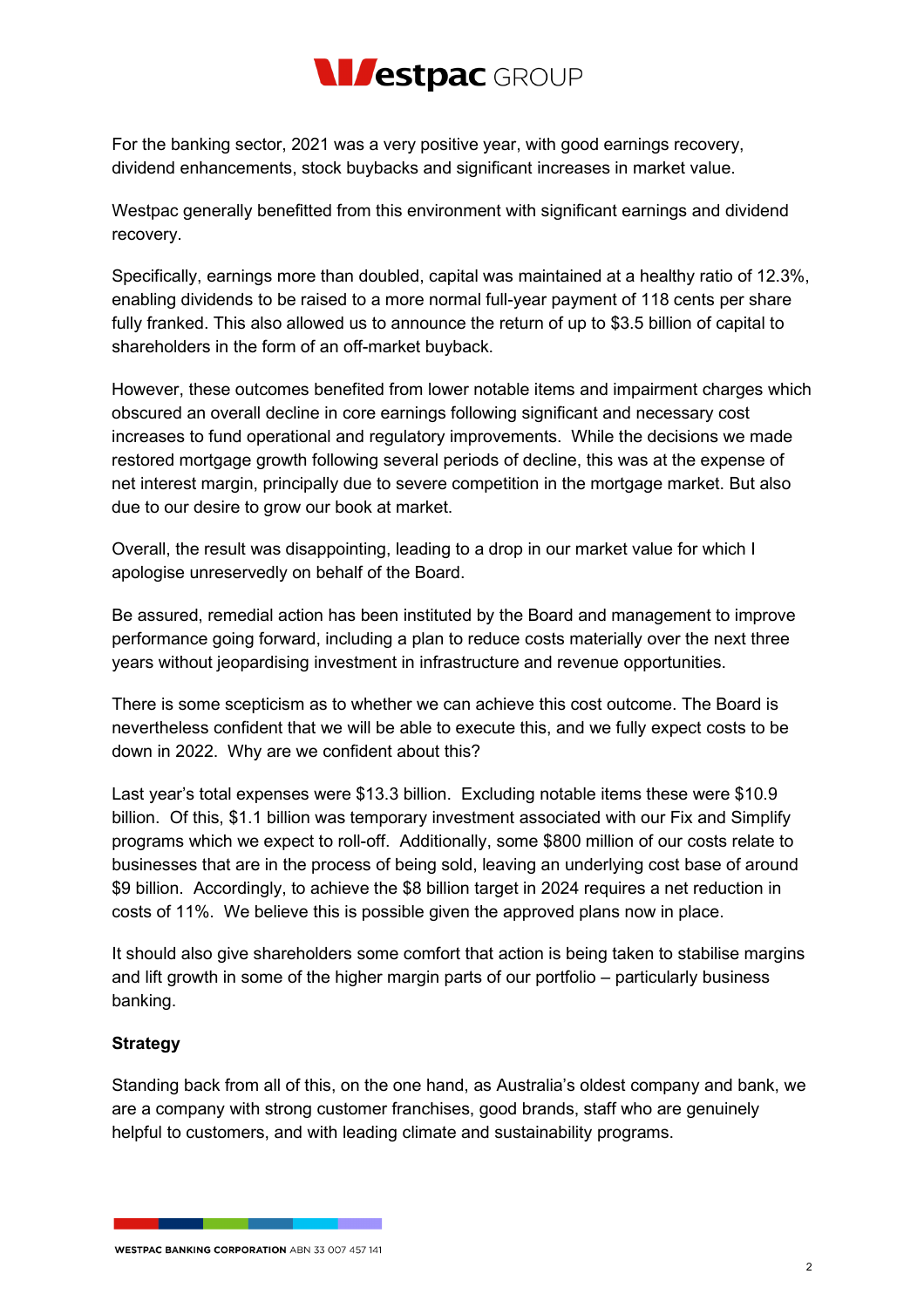### **Nivestpac** GROUP

However, on the other, it is self-evident that Westpac has, and continues to face, considerable challenges, many longstanding, some of which I alerted shareholders to when I assumed the role of Chairman in April last year.

I indicated that we lacked strategic focus and were operating businesses that no longer made strategic sense. Our financial returns and market share had been weakening over recent years, caused by bureaucratic management processes, alongside operational and technological complexity.

We were also faced with the need to resolve material longstanding legal, risk and regulatory issues, as well as discovering new issues as we carry out our investigations.

Accordingly, we designed and began to implement, a comprehensive and ambitious turnround program through to the end of 2023, such that Westpac would not only be free from these issues but performing well across the board.

At the end of 2020, we announced a strategy to return to core banking and to focus on our home markets of Australia and New Zealand. We designated nine main businesses for exit, and this has been particularly successful, and faster than we expected. We have sold three, announced the sale of three, and are working to announce the sale of the remaining three, hopefully in 2022.

We had also been trailing the market in main bank relationships and mortgage market share over recent years but we reversed this in 2021. However, this higher growth was at the cost of a decline in margins. While mortgage margin pressure is an ongoing sector issue, it affected us disproportionately, given our large mortgage portfolio and strong demand for fixed rate mortgages. We were also slower to grow business lending, which is higher margin and I'm pleased to say this trend is now reversing.

We have also put in place plans to make the company more streamlined, more efficient, and more digitally capable, with significantly lower costs. This, combined with ongoing work to improve effectiveness in capital allocation should enable us to improve performance and return to more appropriate dividend levels.

On a personal note, in the early days, I found Westpac's embedded culture and processes quite frustrating, which made getting traction on the outcomes we needed more difficult. Fortunately, with the changes to management this has improved considerably. Two-thirds of the senior management are new, mainly from outside the company. The move to a decentralised management system with individual accountability, from a heavily centralised and collective decision system has also improved execution across the board, particularly in key areas.

I have been particularly surprised at our performance in exiting non-core businesses as well as improvements in culture.

I believe our new team led by Peter King, the updated strategy, and the changes we are making will improve the performance and the value of the company going forward.

**WESTPAC BANKING CORPORATION ABN 33 007 457 141**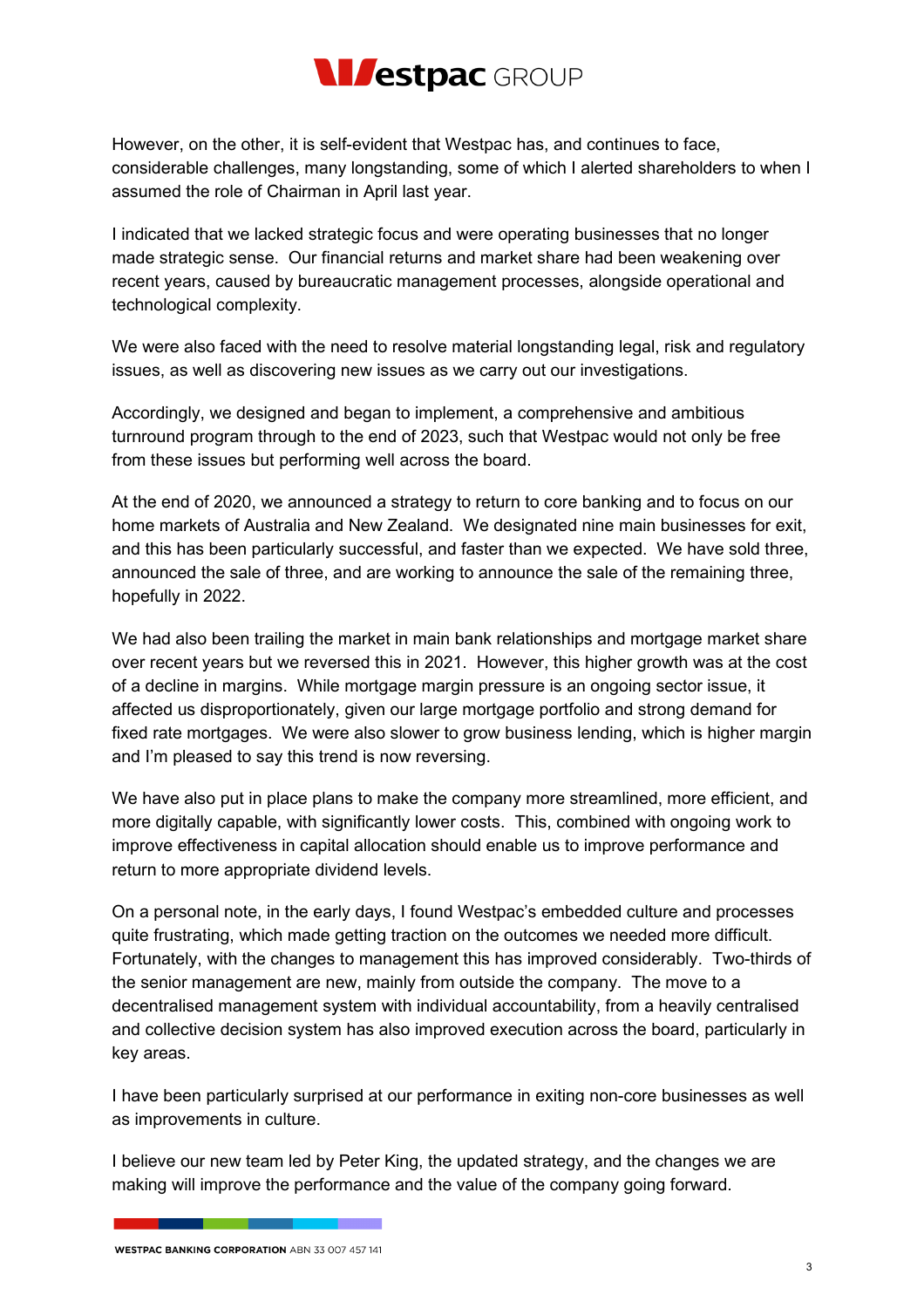

#### **AGM Resolutions**

Now, turning to the AGM, we have the traditional resolutions around remuneration and some updates to the constitution.

Some shareholders have voted against our remuneration this year. In speaking to many, their decision was mostly due to our lower underlying performance and the view that we did not adequately reflect this in short term incentive decisions. While disappointing, I respect this view and we will work on our remuneration structure in the year ahead considering new regulatory requirements as well as changing shareholder expectations.

We also have two shareholder resolutions related to climate change reporting. These resolutions relate to our disclosure on climate change, which is already industry leading. Of the major Australian banks, we have the greatest exposure to greenfield renewables and the least to fossil fuel extraction. We're happy with our climate change position, action plan and disclosures, so we're not recommending these resolutions.

The Board strongly supports Westpac's approach to climate change which has been based on science and comprehensive feedback from various experts and stakeholders. The Board and management discuss these matters at length.

We publicly disclose our commitments and action on climate change, and we update our progress twice a year. Further research is also underway to develop Paris-aligned sector financing strategies and portfolio targets for six of our most climate-exposed sectors representing most of our emissions. Our analysis will consider the latest developments from the International Energy Agency and the IPCC.

We are happy to be judged on our actions. We're committed to exiting thermal coal mining by 2030, with our lending to coal mining and to oil and gas extraction declining by 33% over the last two years. Any new oil and gas customers must have public Paris aligned business goals and disclosures. Of our lending to electricity generation, almost 80% is to renewables, and we have set emission intensity targets for electricity generation for 2025 and 2030.

Apart from our own progress, we are working to be the bank that helps customers in their transition, supporting Australia to reach net zero by 2050.

#### **Your Board**

Turning to the Board, there have been very significant changes in its membership over the past two years. During that time, apart from the change of CEO, six non-executives retired from the Board, and five new appointments were made, including my own.

During 2021 Steve Harker retired from the board due to ill health, and Craig Dunn has decided to stand down today after two three-year terms on the Board. I would like to take this opportunity to thank Steve and Craig for their contribution to the company. Our thoughts are particularly with Steve and his family as he faces a major operation.

**WESTPAC BANKING CORPORATION ABN 33 007 457 141**